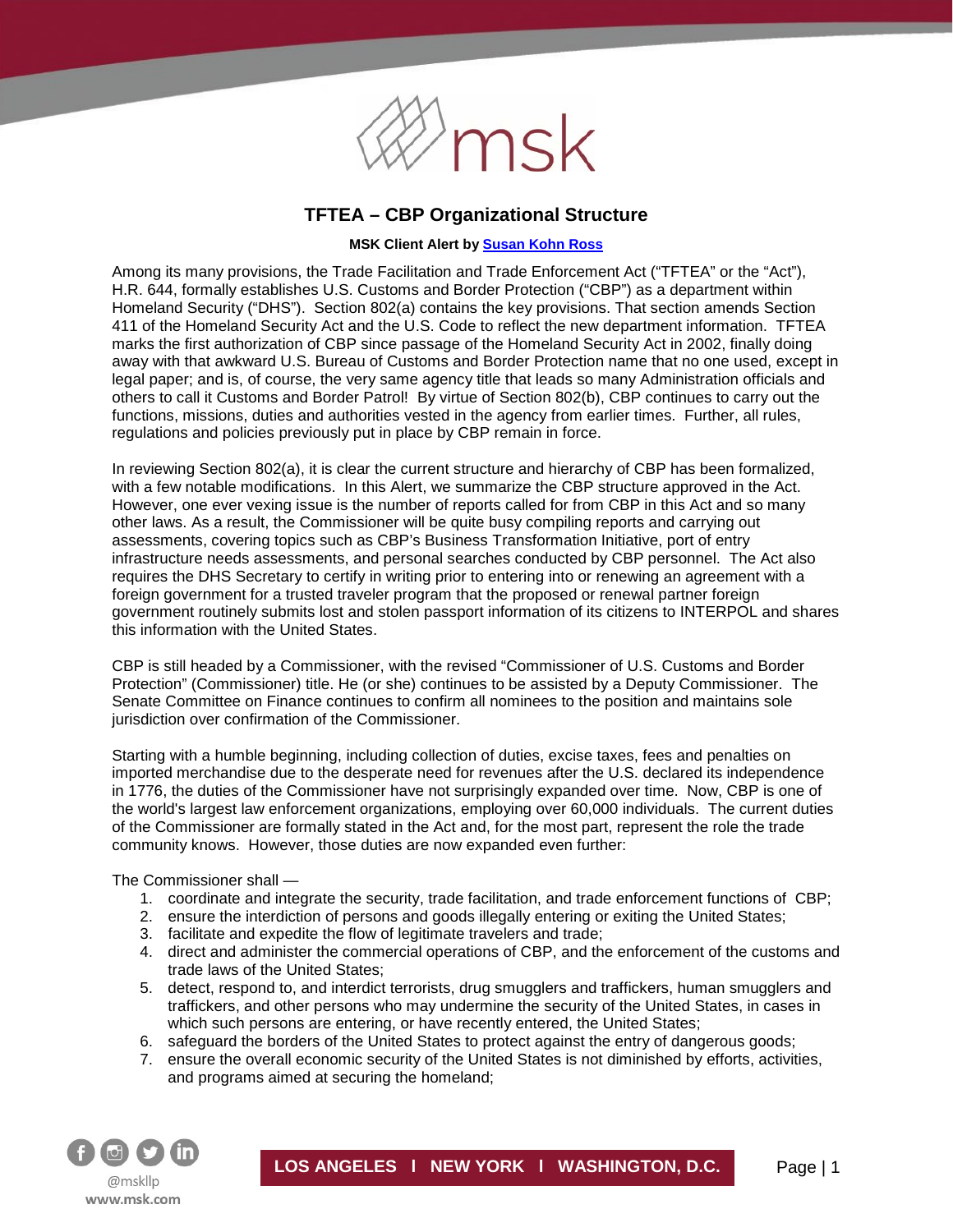

- 8. in coordination with U.S. Immigration and Customs Enforcement ("ICE") and United States Citizenship and Immigration Services, enforce and administer all immigration laws, … , including
	- a. the inspection, processing, and admission of persons who seek to enter or depart the United States; and
	- b. the detection, interdiction, removal, departure from the United States, short-term detention, and transfer of persons unlawfully entering, or who have recently unlawfully entered, the United States;
- 9. develop and implement screening and targeting capabilities, including the screening, reviewing, identifying, and prioritizing of passengers and cargo across all international modes of transportation, both inbound and outbound;
- 10. in coordination with the (DHS) Secretary, deploy technology to collect the data necessary … to administer [a] biometric entry and exit data system;
- 11. enforce and administer the laws relating to agricultural import and entry inspection …;
- 12. in coordination with the Under Secretary for Management of the Department, ensure that CBP complies with Federal law, the Federal Acquisition Regulation, and the Department's acquisition management;
- 13. ensure that the policies and regulations of CBP are consistent with the obligations of the United States pursuant to international agreements;
- 14. enforce and administer
	- a. the Container Security Initiative program …; and
	- b. the Customs–Trade Partnership Against Terrorism program ...;
- 15. conduct polygraph examinations…;
- 16. establish the standard operating procedures …;
- 17. carry out the training required ...; and
- 18. carry out other duties and powers prescribed by law or delegated by the Secretary.

The current Commissioner (Gil Kerlikowske) may continue to serve until a new Commissioner is appointed, which will likely to happen only once a new administration is in place, if then. The Deputy Commissioner (Kevin McAleenan), and individuals serving as Assistant Commissioners (such as Todd Owen and Brenda Smith) and other officers and officials may continue to serve as the Executive Assistant Commissioners, Deputy Commissioner, Assistant Commissioners, and other officers and officials, as appropriate, unless the Commissioner decides to replace any of them.

Certain operational offices within CBP were formalized by Section 802(a) of the Act:

## U.S. Border Patrol

í

The Chief of U.S. Border Patrol ("Border Patrol") will now be at the level of Executive Assistant Commissioner ("EAC"), and each EAC continues to report to the Commissioner. The duties of the office are to:

- A. serve as the law enforcement office of CBP with primary responsibility for interdicting persons attempting to illegally enter or exit the United States or goods being illegally imported into or exported from the United States at a place other than a designated port of entry;
- B. deter and prevent the illegal entry of terrorists, terrorist weapons, persons, and contraband; and
- C. carry out other duties and powers prescribed by the Commissioner.

## Air and Marine Operations

The person heading up this office will now be at the level of EAC. Air and Marine Operations duties are to:

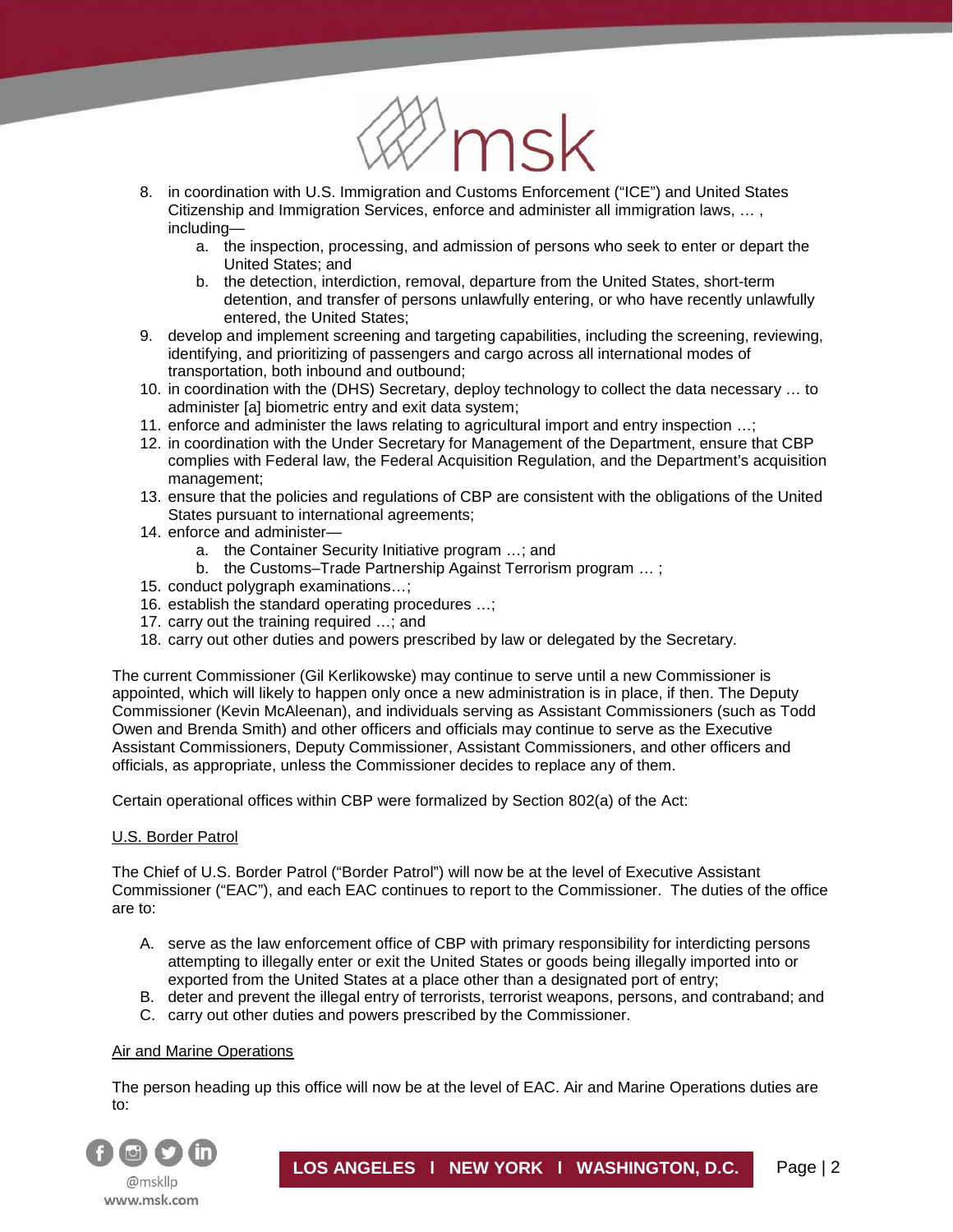

- A. serve as the law enforcement office within CBP with primary responsibility to detect, interdict, and prevent acts of terrorism and the unlawful movement of people, illicit drugs, and other contraband across the borders of the United States in the air and maritime environment;
- B. conduct joint aviation and marine operations with ICE;
- C. conduct aviation and marine operations with international, Federal, State, and local law enforcement agencies, as appropriate;
- D. administer the Air and Marine Operations Center; and
- E. carry out other duties and powers prescribed by the Commissioner.

## *AIR AND MARINE OPERATIONS CENTER.*

The Air and Marine Operations Center continues under the Border Patrol EAC. The Air and Marine Operations Center duties are to:

- i. manage the air and maritime domain awareness of the Department, as directed by the Secretary;
- ii. monitor and coordinate the airspace for unmanned aerial systems operations of Air and Marine Operations in CBP;
- iii. detect, identify, and coordinate a response to threats to national security in the air domain, in coordination with other appropriate agencies, as determined by the Executive Assistant Commissioner;
- iv. provide aviation and marine support to other Federal, State, tribal, and local agencies; and
- v. carry out other duties and powers prescribed by the Executive Assistant Commissioner.

## Office of Field Operations

í

The Office of Field Operations ("OFO") is the largest component within CBP. As international traders know, OFO is responsible for managing CBP operations at regional or field offices, ports of entry, and pre-clearance stations overseas. The Assistant Commissioner will now be an EAC, still reporting to the Commissioner. OFO coordinates CBP's enforcement activities at U.S. air, land, and sea ports of entry, in order to:

- A. deter and prevent terrorists and terrorist weapons from entering the United States at such ports of entry;
- B. conduct inspections at such ports of entry to safeguard the United States from terrorism and illegal entry of persons;
- C. prevent illicit drugs, agricultural pests, and contraband from entering the United States;
- D. (D) in coordination with the Commissioner, facilitate and expedite the flow of legitimate travelers and trade;
- E. administer the National Targeting Center;
- F. coordinate with the Executive Assistant Commissioner for the Office of Trade ("OT") with respect to the trade facilitation and trade enforcement activities of CBP; and
- G. carry out other duties and powers prescribed by the Commissioner.

## *NATIONAL TARGETING CENTER.*

An Executive Director will head up the National Targeting Center, reporting to the OFO EAC. The Center's duties are to:

- i. serve as the primary forum for targeting operations within CBP to collect and analyze traveler and cargo information in advance of arrival in the United States to identify and address security risks and strengthen trade enforcement;
- ii. identify, review, and target travelers and cargo for examination;

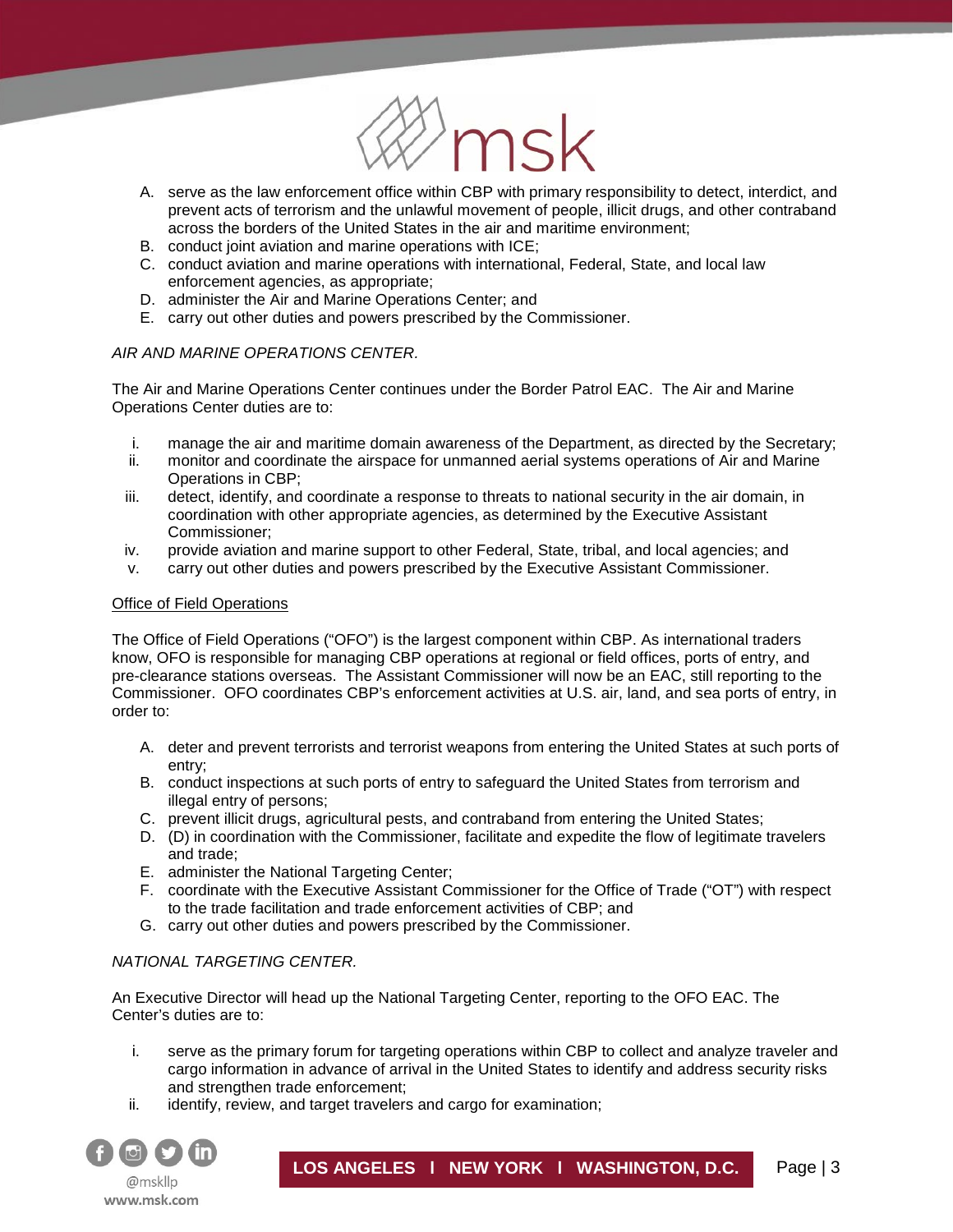

- iii. coordinate the examination of entry and exit of travelers and cargo;
- iv. develop and conduct commercial risk assessment targeting with respect to cargo destined for the United States;
- v. coordinate with the Transportation Security Administration, as appropriate;
- vi. issue Trade Alerts; and<br>vii. carry out other duties ar

í

carry out other duties and powers prescribed by the Executive Assistant Commissioner.

With the implementation of the Automated Commercial Environment ("ACE") single window for trade transactions, we anticipate the National Targeting Center will have much more information, much earlier in the transaction, so as to be able to analyze goods for examination selection purposes. In other words, the Center's role becomes that much more critical, as does the importance of correct and complete data being reported and transmitted from the outset for importers and exporters.

#### *ANNUAL REPORT ON STAFFING.*

Within 30 days of enactment and annually thereafter, the OFO EAC must submit a report to the Committee on Homeland Security and the Committee on Ways and Means of the House of Representatives and the Committee on Homeland Security and Governmental Affairs and the Committee on Finance of the Senate a report on the staffing model for OFO, including how many supervisors, frontline CBP officers, and support personnel are assigned to each Field Office and port of entry.

In demanding this report, Congress has made clear it wants to keep tabs on the number of staff this office employs in its management, administration and field operations. What is not clear is whether Congress yet understands the importance to the trade community and the country of CBP staff other than front-line inspectors.

#### Office of Trade

Within 30 days of the TFTEA enactment, the assets, functions, personnel, and liabilities of the Office of International Trade will be transferred to the Office of Trade ("OT") and the Office of International Trade will be abolished. [CBP had long ago indicated its displeasure with two offices with the letters IT in them, the other being its Information Technology section.] Neither CBP nor Homeland Security funds may be used to transfer assets elsewhere without prior Congressional approval. However, the Commissioner is authorized to transfer any other CBP assets, functions, or personnel to OT which will be headed up by an EAC.

The duties of the OT are to:

- 1. direct the development and implementation, pursuant to the customs and trade laws of the United States, of policies and regulations administered by CBP;
- 2. advise the Commissioner with respect to the impact on trade facilitation and trade enforcement of any policy or regulation otherwise proposed or administered by CBP;
- 3. coordinate with the OFO Executive Assistant Commissioner with respect to the trade facilitation and trade enforcement activities of CBP;
- 4. direct the development and implementation of matters relating to the priority trade issues identified by the Commissioner in the joint strategic plan for trade facilitation and trade enforcement;
- 5. otherwise advise the Commissioner with respect to the development and implementation of the joint strategic plan;
- 6. direct the trade enforcement activities of CBP;
- 7. oversee the trade modernization activities of CBP, including the development and implementation of the ACE and support for the establishment of the International Trade Data System;

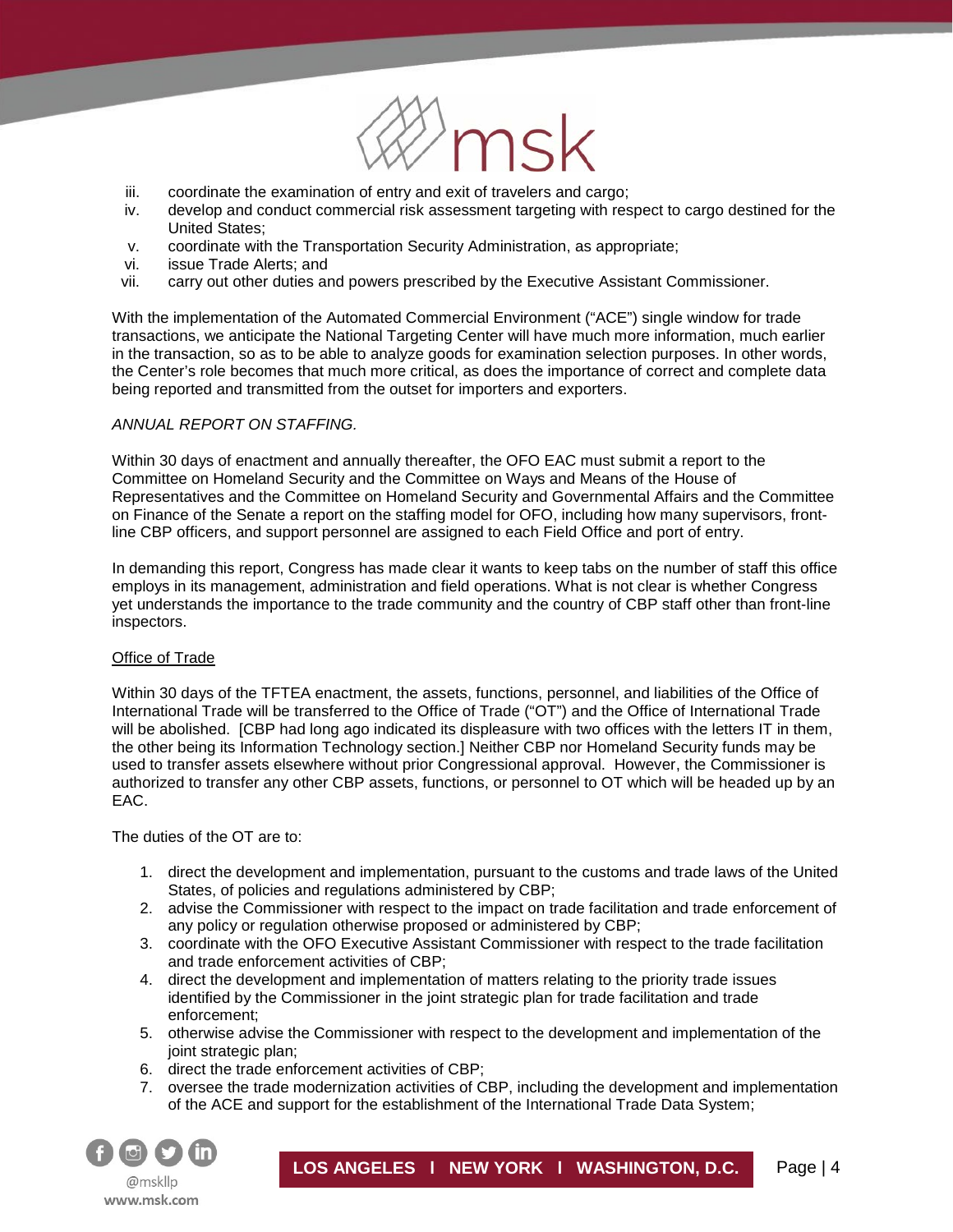

- 8. direct the administration of customs revenue functions as otherwise provided by law or delegated by the Commissioner; and
- 9. prepare an annual report to be submitted to the Committee on Finance of the Senate and the Committee on Ways and Means of the House of Representatives not later than June 1, 2016, and March 1 of each calendar year thereafter that includes
	- a. a summary of the changes to customs policies and regulations adopted by CBP during the preceding calendar year; and
	- b. a description of the public vetting and interagency consultation that occurred with respect to each such change.

OT consolidates the CBP trade policy, program development, and compliance measurement functions into one office.

#### Office of Intelligence

í

This Office is under the leadership of an Assistant Commissioner, who reports to the Commissioner. The Office has the following duties:

- A. develop, provide, coordinate, and implement intelligence capabilities into a cohesive intelligence enterprise to support the execution of the duties and responsibilities of CBP;
- B. manage the counterintelligence operations of CBP;
- C. establish, in coordination with the Chief Intelligence Officer of DHS, as appropriate, intelligencesharing relationships with Federal, State, local, and tribal agencies and intelligence agencies;
- D. conduct risk-based covert testing of CBP operations, including for nuclear and radiological risks; and
- E. carry out other duties and powers prescribed by the Commissioner.

This Office currently carries out these duties by collecting and analyzing advance traveler and cargo information, using enhanced law enforcement technical collection capabilities, sharing intelligence with other law enforcement agencies, federal, state, tribal and local.

#### Office of International Affairs

The Assistant Commissioner who heads up this Office reports to the Commissioner. The duties of the Office are to:

- A. coordinate and support CBP's foreign initiatives, policies, programs, and activities;
- B. coordinate and support CBP's personnel stationed abroad;
- C. maintain partnerships and information-sharing agreements and arrangements with foreign governments, international organizations, and United States agencies in support of CBP's duties and responsibilities;
- D. provide necessary capacity building, training, and assistance to foreign customs and border control agencies to strengthen border, global supply chain, and travel security, as appropriate;
- E. coordinate mission support services to sustain CBP's global activities;
- F. coordinate with customs authorities of foreign countries with respect to trade facilitation and trade enforcement;
- G. coordinate CBP's engagement in international negotiations;
- H. advise the Commissioner with respect to matters arising in the World Customs Organization and other international organizations as such matters relate to the policies and procedures of CBP;
- I. advise the Commissioner regarding international agreements to which the United States is a party as such agreements relate to the policies and regulations of CBP; and
- J. carry out other duties and powers prescribed by the Commissioner.

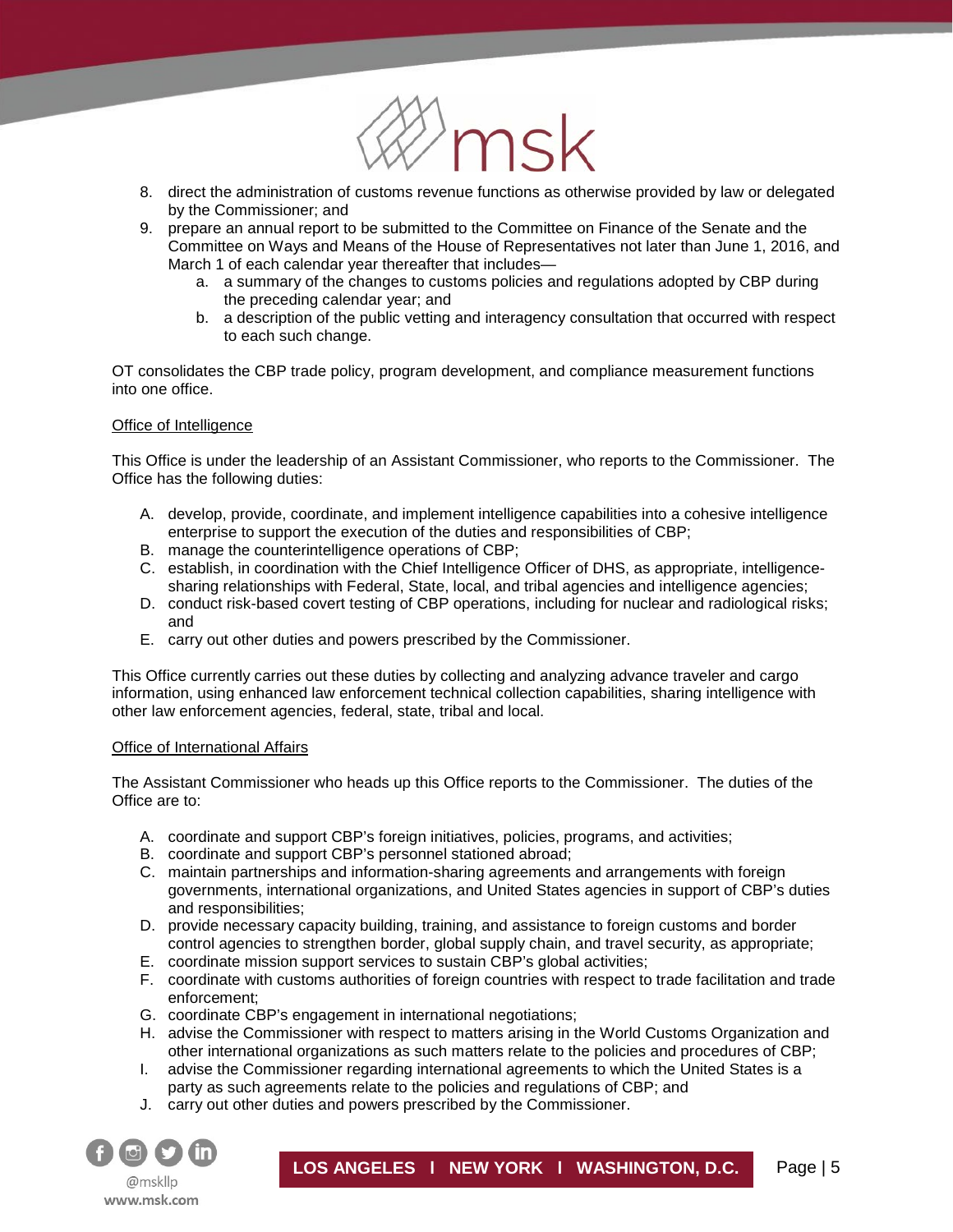

The OIA focuses on international cooperation, including strengthening multi- and bilateral relationships to implement international agreements and joint efforts in order to facilitate and secure legitimate trade.

#### Office of Professional Responsibility

í

This office is headed up by an Assistant Commissioner and investigates internal misconduct, manages integrity-related programs and policies, and also conducts research and analysis into the misconduct of any CBP employees.

## *STANDARD OPERATING PROCEDURES.*

The Commissioner is expected to establish standard operating procedures for:

- searching, reviewing, retaining and sharing information contained in communication and electronic or digital devices by CBP at U.S. Ports of Entry;
- use of force employed by officers and agents, including the use of deadly force;
- processing and investigating complaints against CBP employees for violations of professional conduct, which procedures must be uniform, standardized and publicly available; (Note: There are several links on the CBP website describing the procedure for filing complaints.)
- notification of status to complainants;
- mechanism for reporting use of deadly force by an officer or agent, including evaluating whether correct procedures were followed.

The EAC for Air and Marine Operations, together with the Office for Civil Rights and Civil Liberties and the Office of Privacy of the Department, are responsible for standard operating procedures ("SOPs") to provide command, control, communication, surveillance, and reconnaissance assistance through the use of unmanned aerial systems. These procedures must include:

- i. a process for other federal, state, and local law enforcement agencies to submit mission requests;
- ii. a formal procedure to determine whether to approve or deny such a mission request;
- iii. a formal procedure to determine how such mission requests are prioritized and coordinated; and
- iv. a process regarding the protection and privacy of data and images collected by CBP through the use of unmanned aerial systems.

The SOPs must require:

- A. in the case of a search of information conducted on an electronic device by CBP personnel, the Commissioner to notify the individual subject to such search of the purpose and authority for such search, and how such individual may obtain information on reporting concerns about such search; and
- B. in the case of information collected by CBP through a search of an electronic device, if such information is transmitted to another Federal agency for subject matter assistance, translation, or decryption, the Commissioner is to notify the individual subject to such a search of that transmission.

The Commissioner may withhold notifications of complaint status or the purpose or authority for a search, as well as how to obtain information about the status, if the Commissioner determines the information would impair national security, law enforcement, or other operational interests.